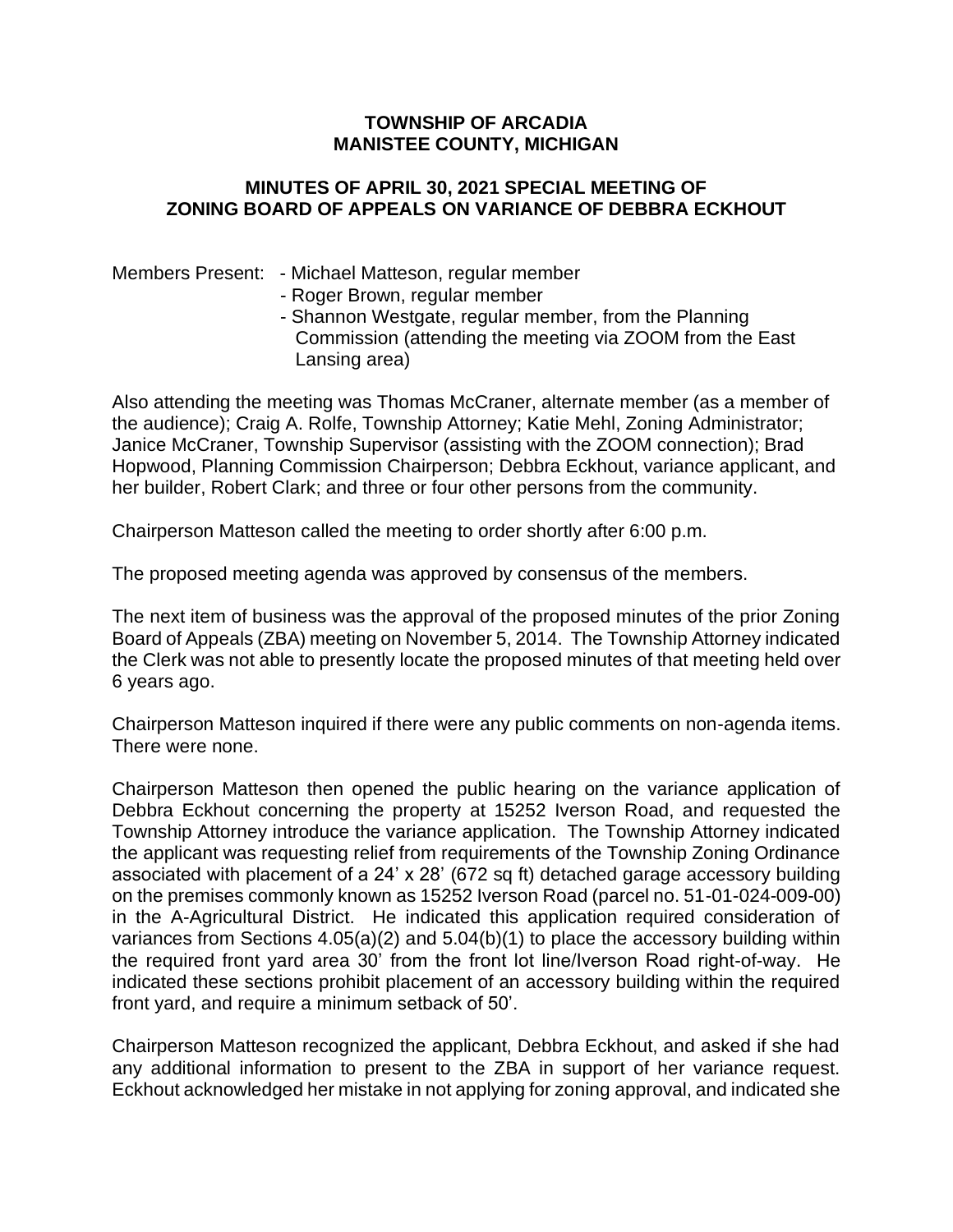was not aware separate zoning approval from the Township was required when she applied for the building permit (administered by the State). She indicated the garage (which is substantially complete) was built where it is so when her parents move in with her she can more easily transition them from a wheelchair or walker to/from the car on slippery surfaces. She stated she just wanted to build something safe for her parents. Eckhout also stated approval of the requested variance would not be of any detriment to her neighbors, and the garage would have the same exterior siding as the house for visual appearance purposes. She indicated the garage could be attached to the house if she needed to do that. Eckhout also stated less variance relief would not be sufficient, because the current location for the garage is the best place pursuant to her safety rationale for that location.

Chairperson Matteson asked if there were any initial questions from ZBA members, or from the Zoning Administrator or Township Attorney. The Township Attorney initially stated that although the proposed garage had already been constructed at the location for which the applicant now requested variance relief, it was important for the ZBA to "pretend" the garage had not yet been built for purposes of deciding the variance application, as it was not permissible for the ZBA to either reward or punish the applicant for having the garage constructed in violation of the applicable ordinance requirements. The Township Attorney indicated the applicant's basis for the requested variance relief related to her personal circumstances, rather than to any special characteristics or conditions of the land itself, and asked several questions relating to the land. In response to these questions from the Township Attorney Eckhout stated the property was about 74 acres in size; and the area of the property further back from the road is lower than where the garage was built, and there are some trees in that area. Her builder, Robert Clark, stated there was a big fall-off in other areas of the property.

Chairperson Matteson asked if any written comments had been received with respect to this variance application. No written comments were noted as having been received.

Chairperson Matteson then asked if any audience members had any comments. The applicant's builder, Robert Clark, asked why the Township Attorney was even present at this meeting. One of the ZBA members indicated the ZBA members were all newly appointed and the Township Attorney was present to provide legal assistance and guide the ZBA through the process of considering this variance application in accordance with legal requirements.

In some additional comments from Debbra Eckhout she acknowledged she did not give any regard to the zoning requirements when she received the building permit and proceeded to have the garage built at her preferred location.

When there were no further comments by audience members, or any further follow-up comments by the applicant, or the Zoning Administrator or Township Attorney, the public hearing was closed.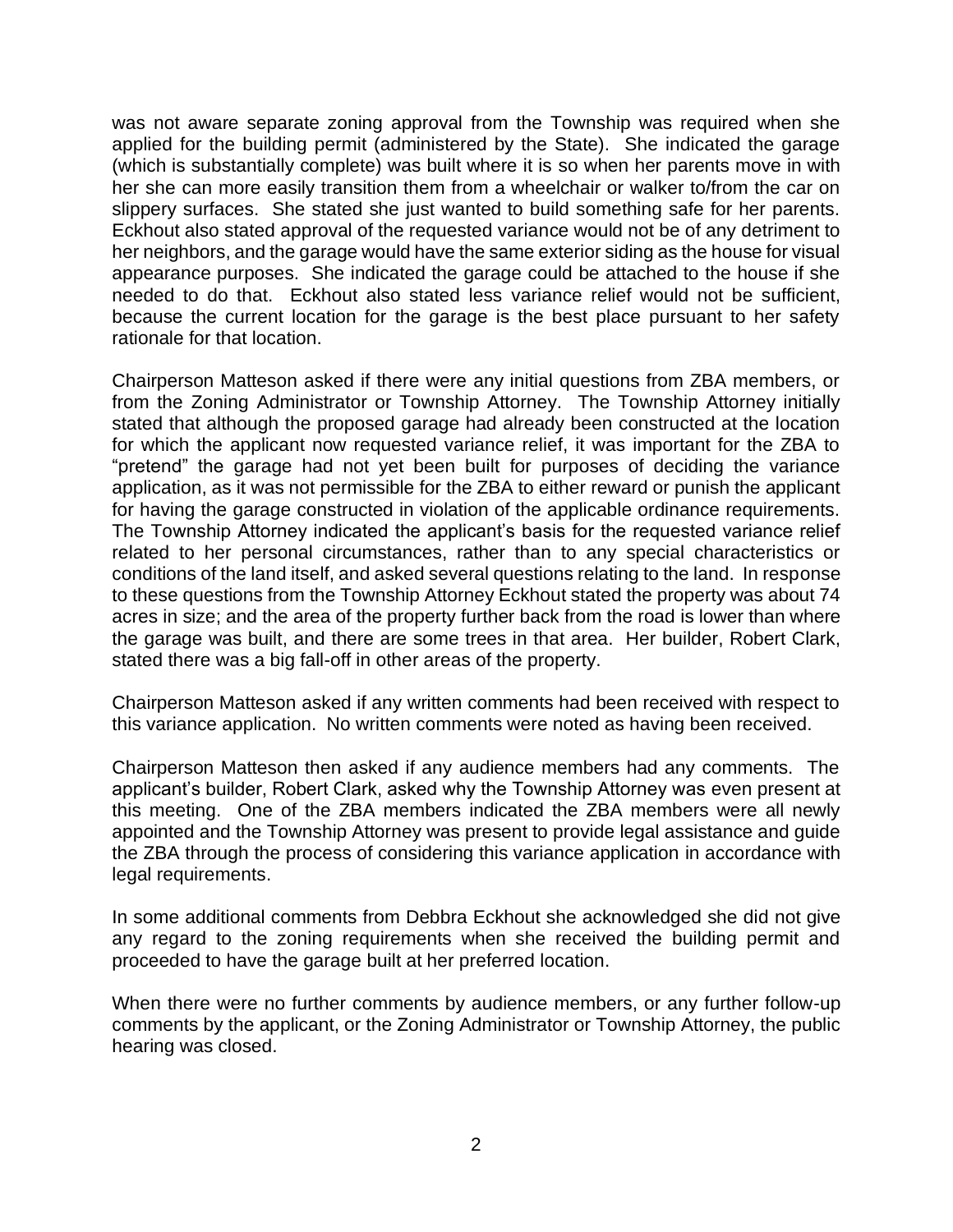The ZBA then began its deliberation on the variance application, with legal advisement by the Township Attorney on the applicable basis for deciding the matter pursuant to the standards specified in Section 24.04 of the Township Zoning Ordinance. The members of the ZBA all confirmed they had individually viewed the subject property at some point before this meeting. Westgate stated even if some fill had to be added to prepare a compliant building site, which was not uncommon with construction projects, she understood the cost considerations associated with such fill was not a basis to grant variance relief. The Township Attorney advised her understanding was correct. In the initial general discussion among the ZBA the members indicated they saw no reason to grant any variance relief in the circumstances of the subject property. Brown stated there was sufficient area further back from the building site preferred by the applicant to place the building in compliance with the applicable requirements. He stated that area just another 20' or so back from the current location of the building was relatively level.

The Township Attorney advised the ZBA should make findings of fact based on the evidence in the record on each standard for variance relief specified in Section 24.04(a)- (h) of the Township Zoning Ordinance, and then apply those findings of fact so as to make a decision on the application. The ZBA then reviewed all the evidence in the record, including the information submitted with the variance application, and by consensus made the following findings as to each of those standards specified in Section 24.04 (with each standard repeated here):

(a) That compliance with the strict letter of the restrictions governing area, setbacks, frontage, height, bulk or density would unreasonably prevent the owner from using the property for a permitted purpose or would render conformity with such restrictions unnecessarily burdensome.

The members found this standard was not shown to be met, because the building could have been built in an adjacent area of the subject property in compliance with the applicable accessory building placement requirements. The members concluded the applicant's personal circumstances were not grounds to grant variance relief.

(b) That special conditions or circumstances exist which are peculiar to the land, structures or buildings involved and which are not applicable to other lands, structures or buildings in the same zoning district.

The members found this standard was not shown to be met, because the conditions of the subject property were similar to many other properties in that area of the Township, with regard to having some wooded areas, and some rolling typography on parts of the property.

(c) That the special conditions or circumstances do not result from the actions of the applicant.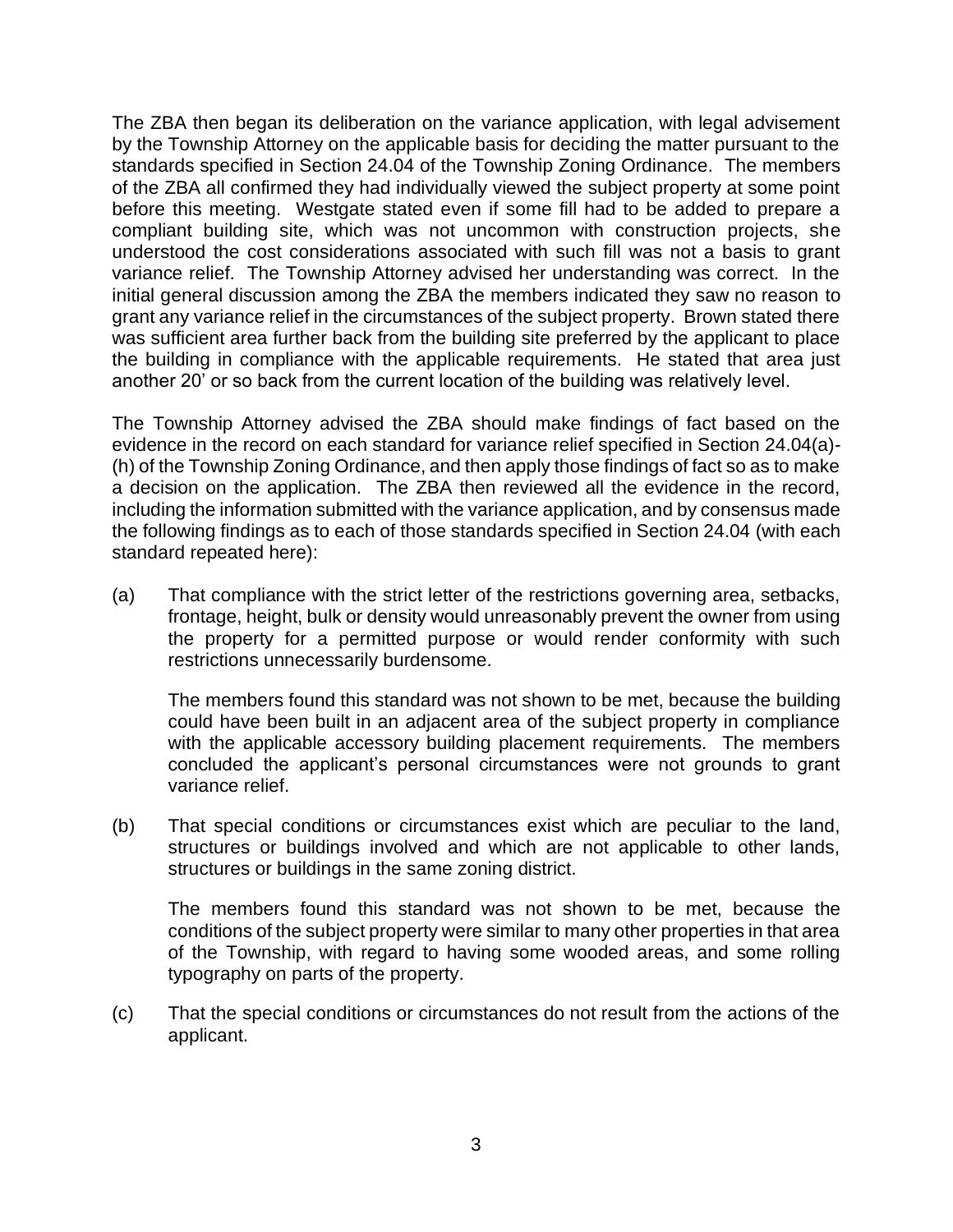The members found this standard was not applicable here, because of the prior finding that there were no special conditions or circumstances peculiar to the land itself.

(d) That the authorizing of such variance will not be of substantial detriment to the neighboring properties and will not be contrary to the spirit and purpose of this Ordinance.

The members found the first part of this standard (approving the variance will not be of substantial detriment to neighboring properties) was shown to be met, because the location of the garage proposed by the applicant would not interfere with the use of any neighboring properties. The members found the second part of this standard (approval of the variance will not be contrary to the spirit and purpose of the Zoning Ordinance) was not shown to be met, because granting the requested variance for the location preferred by the applicant would not be consistent with the purpose of the applicable requirements to site buildings further back from the road.

(e) No nonconforming use of nearby lands, structures, or buildings shall in itself be considered grounds for the issuance of a variance.

The members found this standard was not applicable here, because the applicant did not attempt to support her variance request based on any other nonconforming situations.

(f) That a lesser variance than that applied for would not give substantial relief to the owner of the property involved and would not be more consistent with justice to other property owners.

The members found this standard was not applicable here, pertaining to lesser variance relief than what the applicant applied for, because of the previous findings relating to no basis to grant any variance relief.

(g) That specific conditions relating to the property are not so general or recurrent in nature as to make the formulation of a general regulation for such conditions reasonably practical.

The members found this standard was not shown to be met, because there were no relevant specific conditions relating to the subject property.

(h) The variance relates only to property that is under control of the applicant and the lot or parcel is a legal lot or parcel of record or has been legally established.

The members found this standard was shown to be met, as the subject property was shown to be owned by the applicant (and was a legal parcel of record).